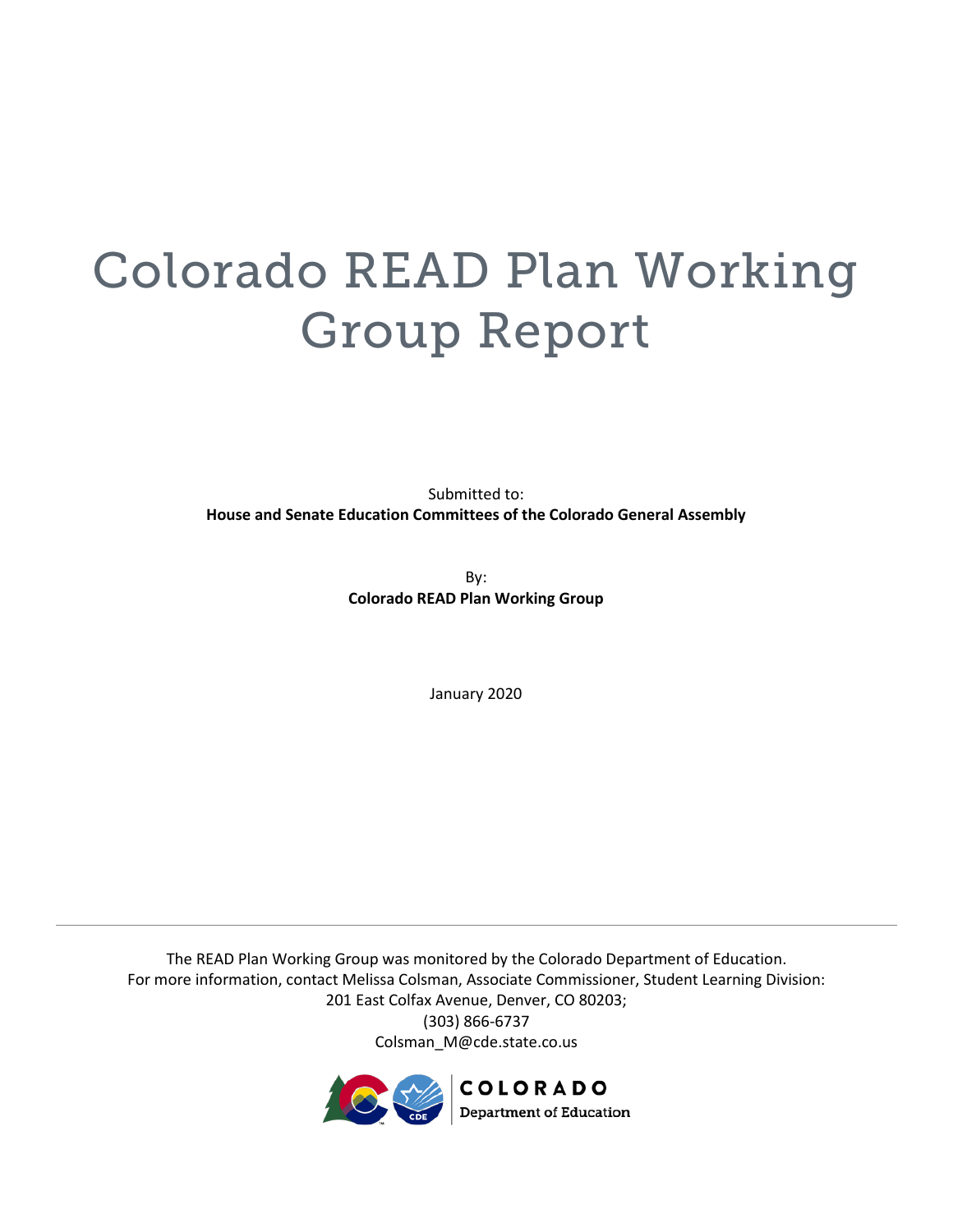

# Table of Contents

| Introduction                                      | 3  |
|---------------------------------------------------|----|
| Background for READ Plans                         |    |
| Additional Context of the READ Plan Working Group |    |
| Process                                           | 5  |
| Recruitment and Selection of Members              |    |
| Member Overview                                   |    |
| <b>Recommendation Development Process</b>         |    |
| Phase I: Identification of Challenges             |    |
| Phase II: Generating Solutions                    |    |
| Phase III-IV: Drafting and Finalizing Solutions   |    |
| Recommendations                                   | 9  |
| Learning and READ Plan Development                |    |
| Recommendations 1, 2, and 3                       |    |
| Student Plan Alignment                            |    |
| Recommendation 4                                  |    |
| <b>English Learners</b>                           |    |
| Recommendation 5                                  |    |
| <b>Compliance and Monitoring</b>                  |    |
| Recommendations 6 and 7                           |    |
| <b>Technical Assistance from CDE</b>              |    |
| Recommendations 8, 9, and 10                      |    |
| <b>Other Positive Outcomes</b>                    | 11 |
| <b>Summary and Next Steps</b>                     | 12 |
| <b>Glossary of Terms and Acronyms</b>             | 13 |
| Appendices                                        | 14 |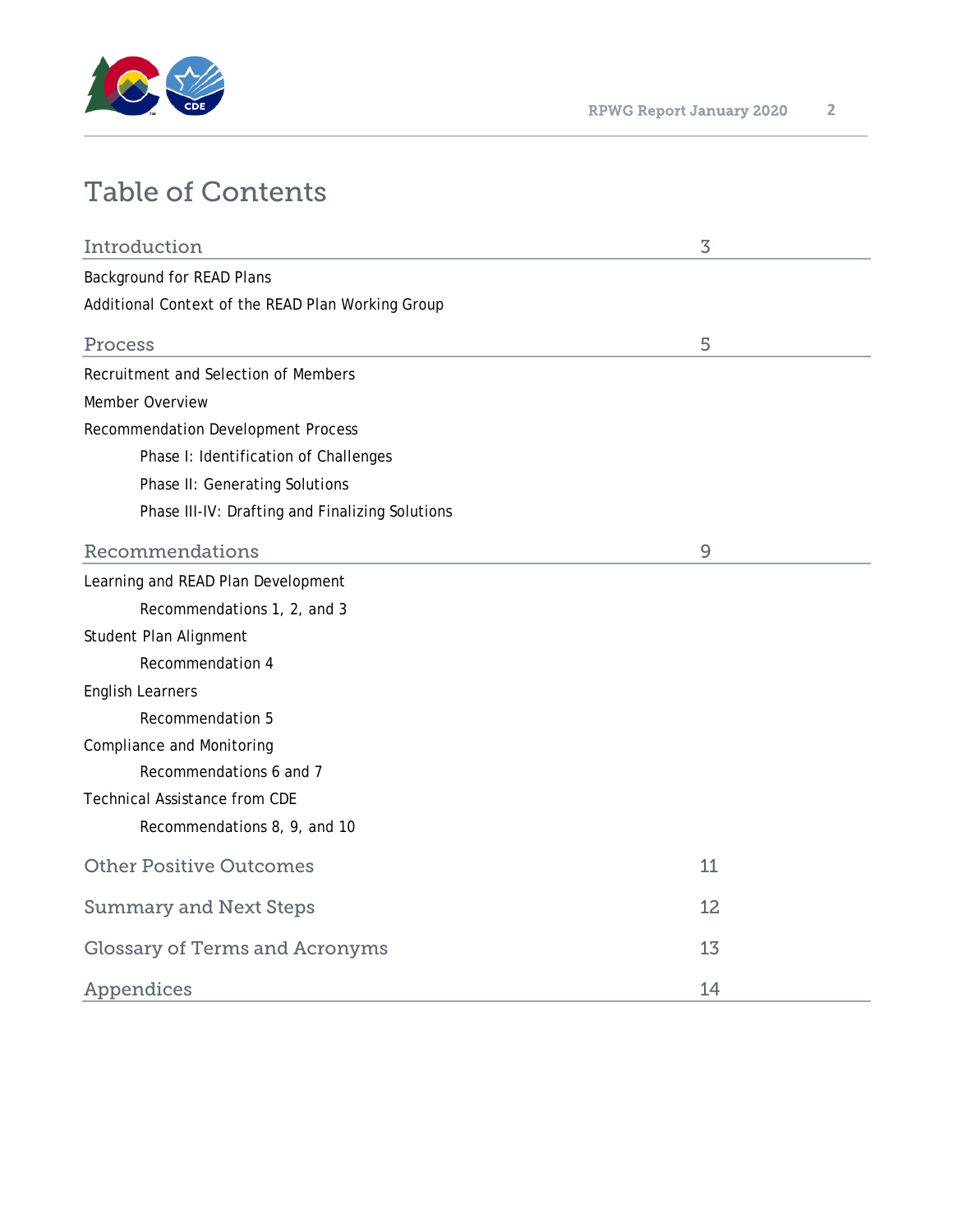

### Introduction

Authorized under H.B. 18-1393 (section 22-7-1214(1), C.R.S.), Colorado's READ Plan Working Group (RPWG) was established for the purpose of reviewing the creation and use of individual student READ plans to improve their effectiveness. The Colorado General Assembly charged the RPWG with developing recommendations for changes to regulations and the department's level of technical assistance and communication to local education providers. By law, the RPWG was not to consider nor recommend repealing the requirement for individual READ plans.

The Commissioner of Education is required to submit a report containing the recommendations of the RPWG to the State Board of Education and Colorado's House and Senate Education Committees on or before February 1, 2020. This report fulfills this responsibility.

#### **Background for READ Plans**

The READ Act passed in 2012 with the intent of ensuring every student in Colorado reads proficiently by the end of third grade. The provisions of the Act promote early identification of reading difficulties and provide support for effective intervention. Under the READ Act, teachers in kindergarten through third grade administer an interim reading assessment to all students to determine whether they are making sufficient progress toward grade-level reading competency.

When students are identified as reading significantly below grade level, called a "significant reading deficiency" or SRD, teachers administer a diagnostic assessment to determine specific reading challenges. Teachers use this information to develop an intervention plan, called a READ plan, collaboratively with the child's parents to help bring the child up to grade level. Students continue to receive intervention supports and remain on a READ plan until the teacher determines that the child has met the reading skill competencies of his/her current grade level. Students who make enough reading growth to no longer be identified with an SRD, but who have not yet achieved grade-level competency, remain on a READ plan until they reach grade-level reading competency. Figure 1 illustrates this process.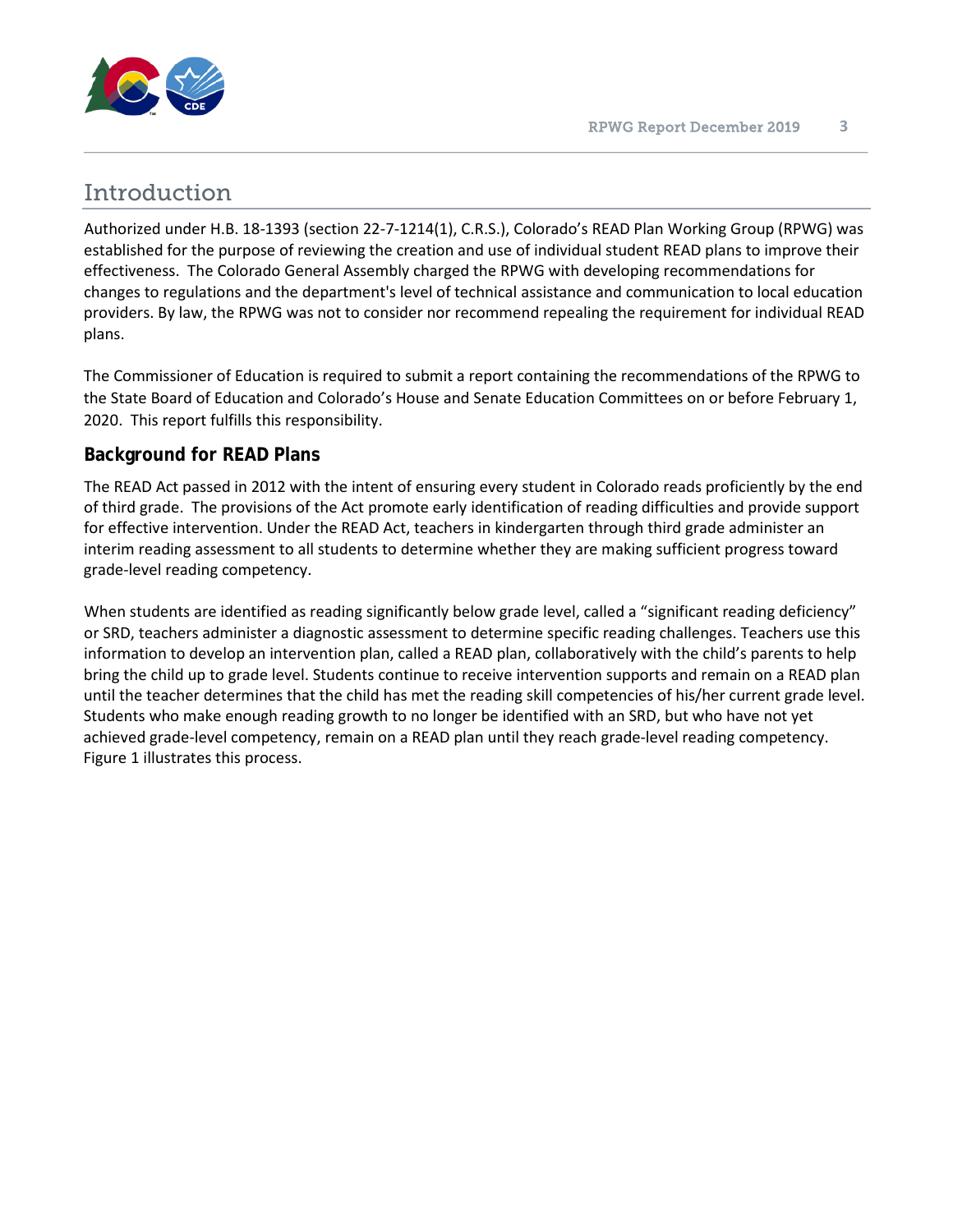

#### **Figure 1: The Colorado READ Act in Action**



A strong reading initiative, like the Colorado READ Act, can help make the difference for children with reading challenges. Effective early reading instruction and targeted intervention support have the greatest potential to change the trajectory of Colorado's most at-risk readers – helping to ensure they meet the goal of reading competently by third grade.

#### **Additional Context of the READ Plan Working Group**

After the RPWG began its work, two additional bills related to reading were passed. The RPWG took into consideration the implications of these bills as they made their final recommendations. The first bill, S. B. 19- 199, Concerning Measures to Support Effective Implementation of the Colorado Reading to Ensure Academic Development Act, was passed unanimously by both the House and Senate of the Colorado legislature. The updates to the READ Act emphasize the importance of using evidence-based instructional practices through changes to improvement planning, external program evaluation, accountability for fund usage, and teacher training. Of interest to the RPWG was the provision of S.B. 19-199 related to teacher training. Members of the RPWG noted the importance of teacher content knowledge in the foundation reading skills in the areas of phonemic awareness, phonics, vocabulary development, reading fluency, including oral skills, and reading comprehension. According to S.B. 19-199, beginning with the 2021-22 school year, each district that receives per-pupil or early literacy grant funding must annually ensure that all K – 3 teachers have completed evidencebased training in teaching reading. This provision was well received by the RPWG as meeting a need the group identified during their discussions.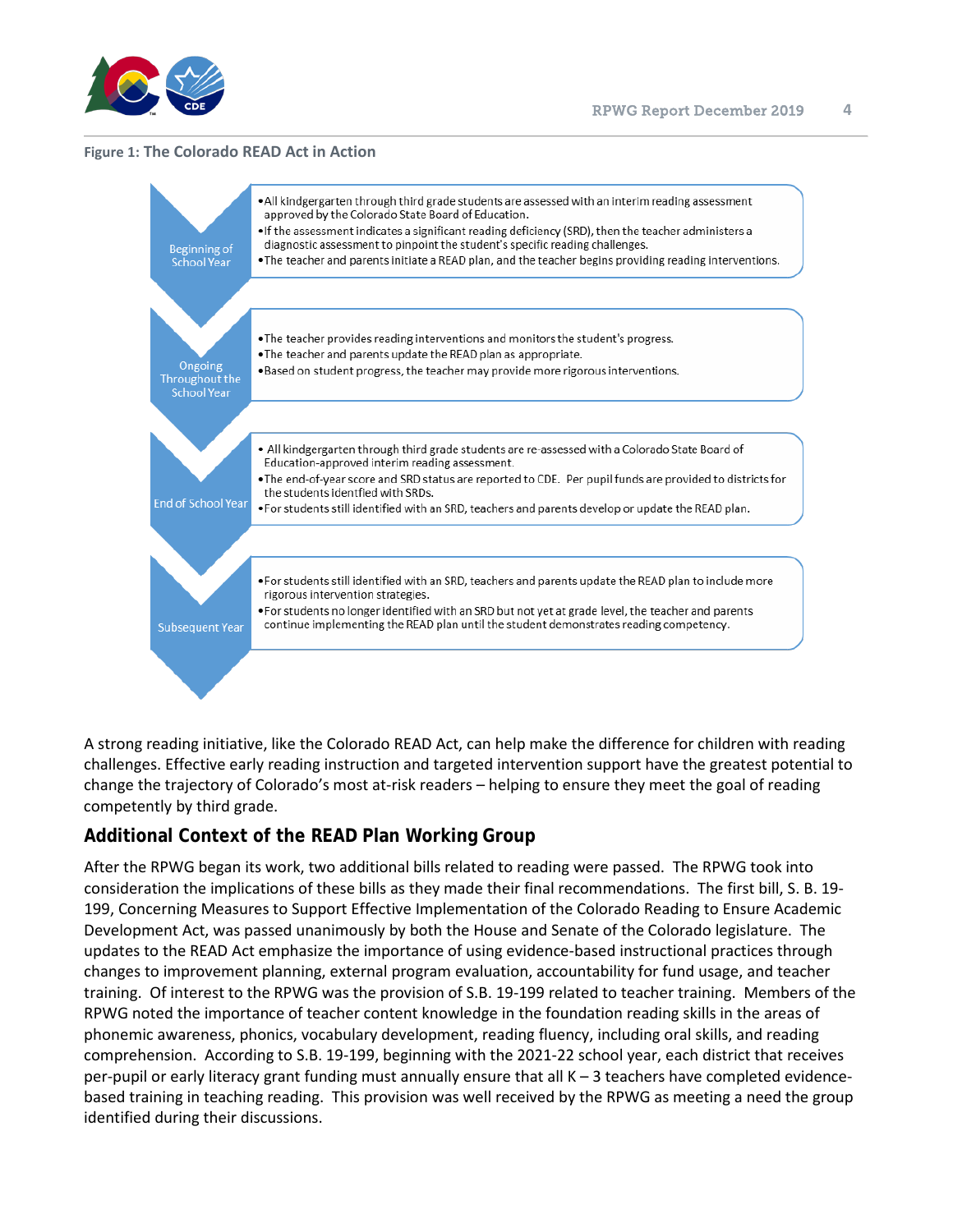

Another bill related to reading passed during the 2019 legislative session was related to dyslexia, a concern of a number of RPWG members. H. B. 19-1134, Identification and Interventions for Students with Dyslexia, created a working group appointed by the Commissioner of Education to analyze state and national data and practices concerning identification and support of students with dyslexia. The working group is also tasked with recommending dyslexia screening tools and processes, developing a statewide plan for identifying and supporting students with dyslexia, and recommending educator training in recognizing and providing interventions for students with dyslexia. The working group must submit a report of its recommendations to the Commissioner, and the Commissioner must submit an annual report to the State Board of Education and Colorado House and Senate Education Committees. The bill also establishes a pilot program to assist local education providers in using READ Act assessments to screen for dyslexia and in providing interventions for students who are identified as having dyslexia.

### Process

#### **Recruitment and Selection of Members**

The authorizing legislation for the RPWG required that the membership of the working group, at a minimum, represent the interests and perspectives of local education providers, educators, parents, and students throughout the state. To meet this requirement, the RPWG was comprised of educators in grades K-3, upper grade teachers, parents, principals, district leaders, and literacy experts. The members of the RPWG were selected to represent districts from across the state, including urban, suburban, small rural and rural districts. The group will also include educators with expertise in special education (including dyslexia, significant support needs, and specific learning disabilities) and those with expertise with English Learners (including program types: bilingual, English language development, and dual language).

#### **Member Overview**

Membership of the RPWG consisted of the following individuals:

- Meghan Alexander, Title I teacher, special educator, Northwest, Steamboat Springs School District
- Katy Baccam, third grade teacher, Pikes Peak, Cheyenne Mountain School District 12
- Mary Bair, second grade teacher, Pikes Peak, Colorado Springs District 11
- Eryn Barker, parent, West Central, Resident in Gunnison County School District
- Catherine Beck, district READ coordinator, Metro Area, Denver Public Schools
- Karyn Beisner, parent and dyslexia advocate, Metro Area, Resident in Cherry Creek School District
- Julie Benmellah, district language development specialist K-12, Metro Area, Boulder Valley School District
- Nicole Blanc, second grade teacher, Pikes Peak, District 49
- Kenneth Davis, elementary principal, Southeast, Lamar School District
- Sandy Davis, kindergarten reading intervention teacher, Northeast, Brush School District
- Rebecca DeMeyer, elementary principal, Pikes Peak, The Classical Academy (a K 6 charter school), Academy School District 20
- Carol Enck, Title I coordinator/reading intervention teacher, Northwest, Buena Vista School District R-31
- Dr. Valentina "Val" Flores, Colorado State Board of Education member, 1st Congressional District, Metro Area
- Chris Gerken, second grade teacher, North Central, Poudre School District
- Rachel Graham, MTSS Coordinator/Title 1 Coordinator/elementary lead interventionist, North Central, Estes Park School District R-3
- Judith Grotke, special education learning specialist, Metro Area, Jefferson County Schools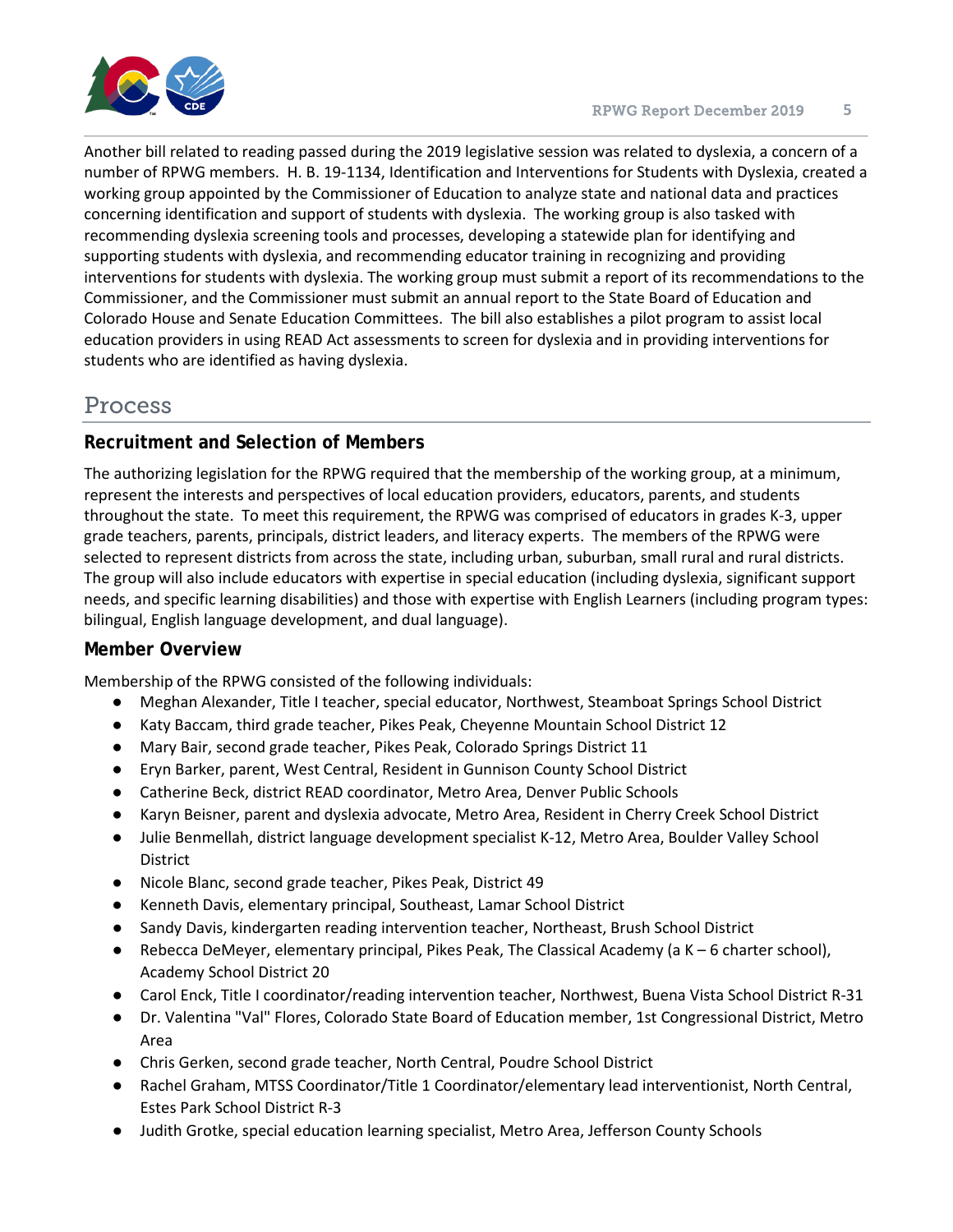

- Noah Hurianek, assistant principal, North Central, Thompson Valley High School (when appointed to the RPWG, was principal at Aspen Ridge Preparatory School)
- Jennifer Imel, K-12 ELA Curriculum & Assessment Specialist, Southwest, Durango School District 9-R
- Kory Jensen, third grade teacher, Metro Area, Adams-Arapahoe 28J
- Wendi Kirkpatrick, kindergarten teacher, North Central, Boulder Valley School District
- Therese Llorente, parent, resident in Metro Area
- Valerie Lovato, first grade teacher, Metro Area, Denver Public Schools
- Laurel Mullins, Title 1 teacher K-5, Northwest, Meeker School District
- Clare Orndoff, curriculum specialist, Southeast, Pueblo District 70
- Jodie Oxoteguy, ESL/dual language resource teacher, Metro Area, Jefferson County Public Schools
- Amy Pitlik, reading advocate, Metro Area
- Christina Gillette Randle, first grade teacher, Pikes Peak, Harrison School District
- Colby Ricci, special educator, Northwest, Summit County RE-1
- Lori Sabian, parent, Metro Area, Resident in Denver Public Schools
- Jeani Frickey Saito, parent, Metro Area, Resident in Jefferson County Schools
- Janelle Swisher, literacy coach, West Central, Delta County District 50
- Jennifer Thomson, middle-level intervention coordinator, Metro Area, Boulder Valley School District
- Cynthia Valdez, English language development educator, West Central, Mesa County District #51
- Sandra Vazquez, Ed.S., elementary literacy coordinator (K-5), North Central, St. Vrain Valley School **District**

#### **Recommendation Development Process**

Over a period of twelve months and eight meetings, the READ Plan working group engaged in a comprehensive and facilitated process that included the following key phases, outlined in figure 2:

#### **Figure 2: Key Phases of Recommendation Process**



Throughout these four phases of RPWG's process, facilitators engaged working group participants in a strengthsbased approach grounded in Appreciative Inquiry. Appreciative Inquiry is a philosophy and a methodology for positive change. It is founded on the simple assumption that human systems – teams, organizations and people – move in the direction of what they study, what they focus upon and what they talk about with regularity (*The Power of Appreciative Inquiry,* Whitney and Trosten-Bloom, 2010). While working group participants initially recognized problems to address, facilitators quickly shifted participants to exercises and discussions designed to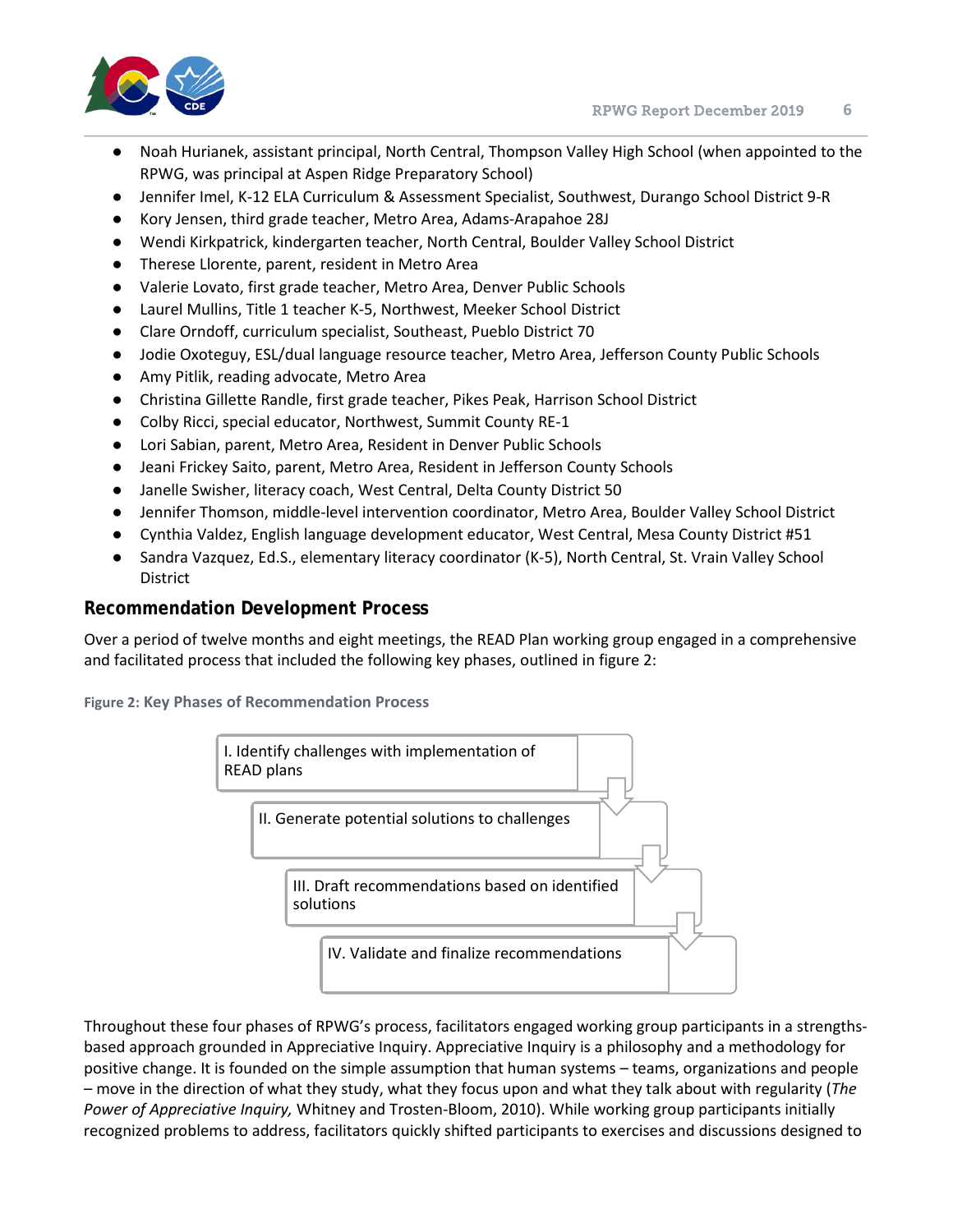

"flip" problems into the desired outcomes for the READ plan to successfully support children in Colorado. The solutions generated then served as the basis for the final list of recommendations in this report.

A brief summary of each phase of activity is listed below. Links to specific meeting agendas, materials and summaries are included Appendix A.

#### **Phase I: Identification of Challenges**

During the idea generation phase, RPWG members identified a number of challenges with READ plan development and/or implementation. These challenges were based on direct experiences of workgroup members, as well as input via surveys from other stakeholders from across the state.

To assist the RPWG, CDE initiated a survey that was open from January 9 to February 8, 2019 on its website and disseminated through The Scoop (the weekly newsletter for CDE), the CDE Update, and through email distribution lists of educators held by the department. A total of 908 individuals participated from across the state, including parents, administrators and teachers. Table 1 illustrates the distribution of participation by stakeholder category.

#### **TABLE 1: READ Plan Survey Respondents**

| <b>Respondent Category</b>           | <b>Percent</b> |
|--------------------------------------|----------------|
| Parent/guardian                      | 11%            |
| K-12 educator                        | 55%            |
| Instructional/literacy coach         | 10%            |
| School administrator or other leader | 11.9%          |
| District level administrator         | 4.5%           |
| Other                                | 7.6%           |

Appendix B provides a summary of survey data. Based on this data, and through a series of participatory activities, workgroup members produced the following set of problems statements related to READ plans:

- More support is needed for teachers to provide effective instruction and intervention for students identified with a significant reading deficiency (SRD) in a multi-tiered system of supports.
- The number of individual plans that a student can qualify for (e.g., kindergarten school readiness, Individual Education Programs or district required plans) complicates the implementation of READ plans for students identified with an SRD. Additionally, there are no state or federal requirements for an individual English language development plan.
- Implementation of READ plans is complicated by the differences in state and district requirements.
- There is a need for greater parent involvement and a need for more resources.
- Placement of students on READ plans after only one assessment creates a burden for teachers; there is a lack of a body of evidence.
- There is not a single measure for identification of SRDs in the state.
- There is a lack of clarity about how a body of evidence should be used to *exit* a student from a READ plan (i.e., there is no consistent criteria for removing a student from a READ plan.)
- Teacher preparation programs need to provide better early literacy training for prospective teachers.
- There is need for greater clarity on how READ plans are monitored.
- Mental health wraparound services are not readily available for students who are struggling to read.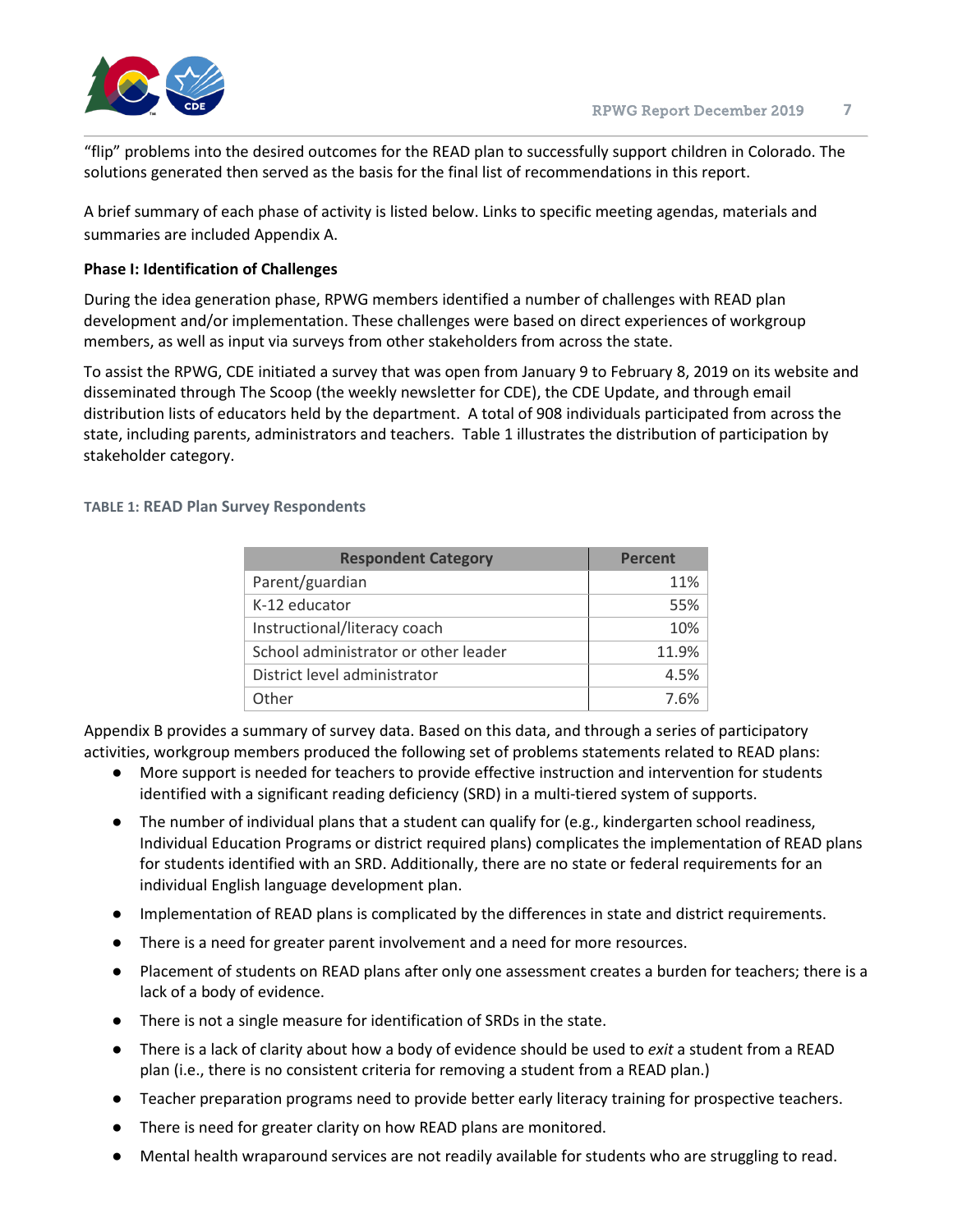

- Teachers do not have sufficient time to write effective READ plans.
- Teachers need more guidance for assessing students with more severe needs/disabilities.
- There is a lack of clarity on accountability for READ plan development and implementation.
- There is a lack of fidelity in implementation of interventions for students with SRDs.
- Assessment requirements are challenging.
- There is no funding for students with SRDs and on READ plans past 3rd grade.
- More support is needed for general education and special education teachers to collaborate in providing effective instruction and interventions for students with disabilities who are identified with SRDs.

#### **Phase II: Generating Solutions**

Facilitators encouraged the group to reframe the list of problems into solution-oriented ideas. They also urged the group to consider which problems were within the scope and mandate of this workgroup to address, and which ones were not. The initial set of solutions the group generated are as follows:

- As a result of professional development and coaching, teachers will have training, knowledge, and resources to implement targeted, evidenced-based instruction and interventions.
- The legislature will provide necessary funding, CDE, the State Board of Education, and each local school board will provide policy, and district administrators will provide time, training and collaboration for educators in order to implement effective instruction and intervention for all students.
- CDE will provide training for assessing, interpreting, and identifying the needs for all students.
- The READ Act assessments will provide consistent results across the state in domains of reading, in both English and Spanish.
- There will be a streamlined process for students on multiple plans that sets them up for reading success.
- READ plans will be implemented consistently and with fidelity from district to district in alignment with state requirements. Clear guidelines and processes will exist to support the determination of whether or not a student's reading proficiency level is related to English language acquisition or an actual significant reading deficiency.
- Parents will be actively engaged while receiving ongoing support.
- CDE will produce talking points using different modalities (webinars, face-to-face conversations, flow charts, etc.) to clearly communicate expectations for each stakeholder group.
- A body of evidence and team process will be used to confirm SRD and placement on a READ plan.
- READ plans will have a clear process defining a body of evidence, frequency, and criteria needed to exit a READ plan.
- Students will receive targeted, scientifically or evidence-based intervention/ instruction in which progress monitoring will be used to inform practice.

#### **Phase III and IV: Drafting and Finalizing Solutions**

These solutions formed the basis of recommendations, which are presented in the following section. Recommendations were developed based on the following criteria:

- Feasibility;
- Relevancy;
- Inclusion of evidence-based reasoning;
- Whether "in scope" of the workgroup; and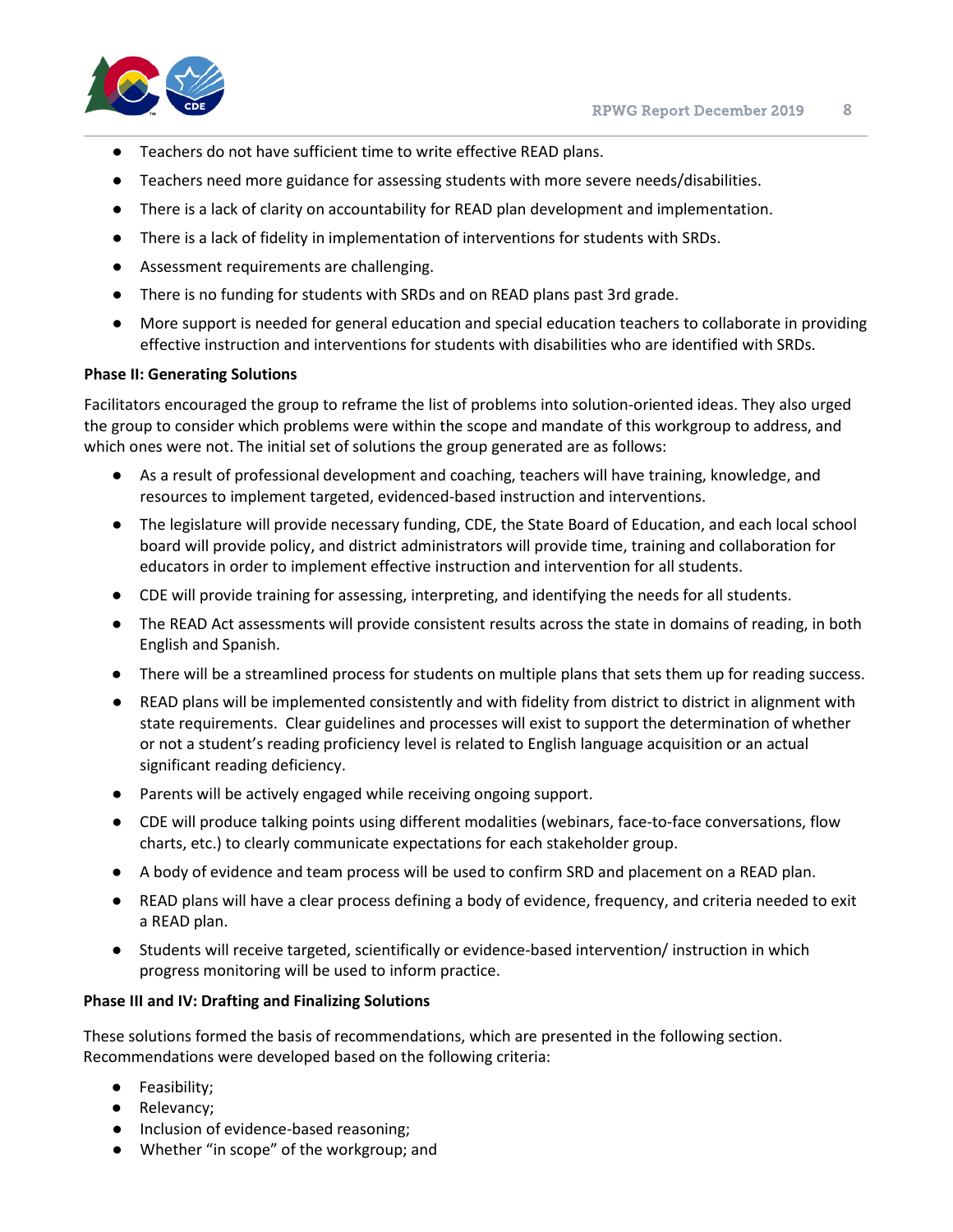

● Whether it drew on learning about what worked or did not work in the past.

To hone in on the final set of recommendations, which are presented in Section III of this report, RPWG members went through an iterative process to write, review, refine and ultimately validate and finalize the list.

### Recommendations

The RPWG identified ten recommendations, organized into five different categories: Learning and READ Plan Development; Student Plan Alignment; English Learners; Compliance and Monitoring; and Technical Assistance from CDE.

#### **Recommendations for Learning and READ Plan Development**

#### **Recommendation 1**

In order to support the use of READ plans, the READ Plan Working Group recommends that CDE provide resources and professional development opportunities for educators on how to write an effective, quality READ plan. These resources and opportunities should include, but not be limited to:

- Information on the CDE website for writing SMART goals (i.e., goals that are specific, measurable, achievable, relevant, and timely). These resources may include but not be limited to: informational videos for both parents and teachers, screen casts, webinars, printable material and exemplar SMART goals that align with the components of reading including oral language development.
- Professional development for developing and implementing READ plans that:
	- o Utilizes the Regional Literacy Consultants to provide district level consultation;
	- o Enables collaboration with the Colorado Education Association to offer READ Act literacy courses; and
	- o Incentivizes educator participation through licensure renewal credits.
- A communication plan for disseminating the resources and training using methods such as:
	- o Department newsletters (e.g., The Scoop and SPARK) and listservs;
	- o Direct emails that educators may opt to receive;
	- o Social media;
	- o CDE website (with drop-down links related to the components of reading); and
	- o Opportunities for teachers and school and district leaders to collaborate and share learning on district and department created resources for the READ Act.

#### **Recommendation 2**

In order to effectively implement targeted evidence-based instruction and interventions as required for students on READ plans, the READ Plan Working Group recommends that K-12 educators will complete new professional development in literacy for 15 hours or a one-credit course every license renewal cycle. The teacher training requirements within S.B. 19-199 will address this need for K-3 educators. The working group further recommends that CDE provide a list of recommended professional development that is aligned to evidencebased reading instruction as required within the READ Act.

#### **Recommendation 3**

The READ Plan Working Group recommends that CDE support partnerships between families and schools by:

- Communicating the value of and requirements for parent involvement in the development and implementation of READ plans. Parents need to be aware that reading in *any* language is useful for advancing the reading skills of children.
- Sharing best practices, or methods and techniques that have consistently produced positive results. These methods might include outlines for high quality literacy night events, brochure samples for effective communications with parents, etc.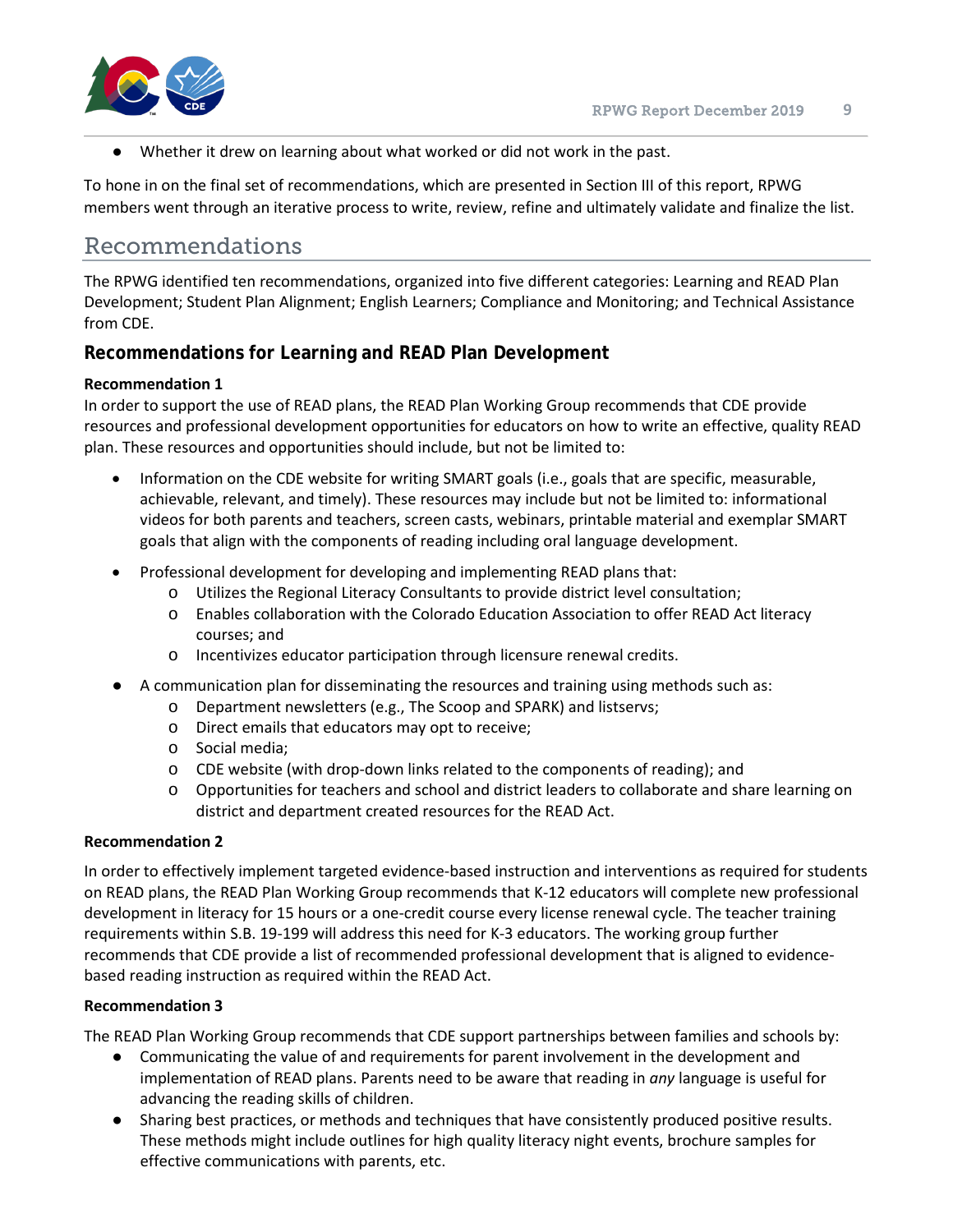

- Providing free tools, strategies, videos, and other resources on the CDE website that families can use at home without training to support their child's specific needs. These resources should also be available in languages other than English and provide strategies for supporting language and literacy development for families who speak a language other than English.
- Developing communications to raise awareness of these resources.
- Encouraging districts and schools to implement community/classroom communication and education related to READ plans, evidence-based interventions, and family strategies on the CDE website.

#### **Recommendations for Student Plan Alignment**

#### **Recommendation 4**

To support teachers and families in the effective implementation of individualized learning plans, the READ Plan Working Group recommends that, to the greatest extent possible, different individual learning plans be combined or coordinated with READ plans. In this process, the services required under individual plans must be included in any combined plans to ensure that no services are omitted.

Recommendations for Individualized Educational Programs (IEP):

- If a student has an IEP with reading goals *and* has qualified for a READ plan, then the district may embed the READ plan within the IEP to promote efficiency and simplicity.
- CDE should provide technical assistance as requested in developing processes and systems for embedding a READ plan within the IEP and in reporting on READ plan components that are embedded in the IEP.
- All appropriate stakeholders, including the student's parents, teachers (special and general educators) and related services providers are part of the process of developing and implementing the strategies in the IEP.

Recommendations for kindergarten school readiness plans:

- Schools should always notify parents when a kindergarten school readiness plan is being developed for their child.
- For kindergartners identified with a significant reading deficiency in the fall, the READ plan must be developed and incorporated within the kindergarten school readiness plan as required by the READ Act. *See* section 22-7-1206(4), C.R.S.
- In the spring, if the kindergarten student is still identified with an SRD, then a separate READ plan shall be developed to transfer to first grade. If the kindergarten student, based on a body of evidence, is no longer identified with an SRD, then a separate READ plan should not be developed.

Recommendations for English Learners:

- For an English Learner identified with a significant reading deficiency, there should be at least one English language development goal and at least one reading goal included in the student's READ plan.
- For districts that choose to use an individual English language development (ELD) plan, the READ plan may be embedded in the ELD plan or the ELD plan may be embedded in the READ plan. For districts that have ELD plans, the reading and ELD goal can align.
- The student's READ plan should be developed with all appropriate stakeholders, not only for reading development but also English language development, using evidence-based practices.

#### **Recommendations to Support English Learners**

#### **Recommendation 5**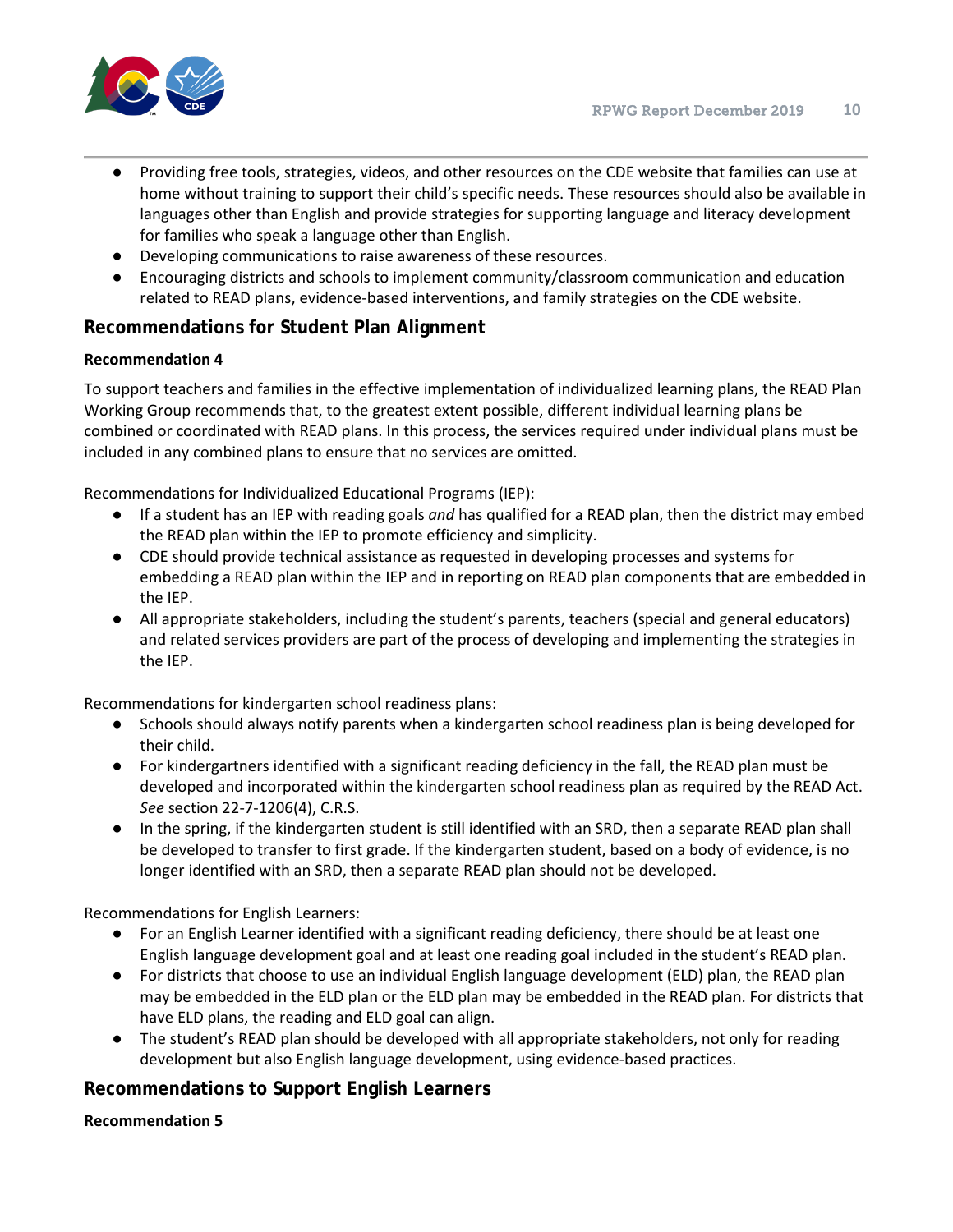

The READ Plan Working Group recommends that by October 2020, CDE engage a workgroup of practitioners and experts in the fields of second language acquisition, literacy, and other relevant stakeholders to provide clarity and specific guidance on using a body of evidence to identify significant reading deficiencies in emerging bilingual students. The specific tasks of the workgroup should include:

- Updating the *READ Act and English Learners Guidance* document;
- Providing specific guidance regarding the body of evidence necessary for refutation of an SRD identification;
- Developing a list of evidence-based literacy and language interventions, instructional strategies and programming for emerging bilingual students; and
- Providing guidance to prevent the over-identification of emerging bilingual students with an SRD identification.

#### **Recommendations for Compliance and Monitoring**

#### **Recommendation 6**

CDE should clarify, for the field, where there is authority to review and ensure that districts are implementing READ Plans.

#### **Recommendation 7**

To assist teachers with effective progress monitoring practices, the READ Plan Working Group recommends that CDE develop written guidance for progress monitoring for students on READ plans including timelines, assessment measures, frequency and response to instruction. This progress monitoring data should be documented in the READ plan.

#### **Recommendations for Technical Assistance from CDE**

#### **Recommendation 8**

To enable transparency and consistency in the manner in which students are removed from READ plans, the READ Plan Working Group recommends that CDE provide criteria for and examples of a body of evidence to exit a student from a READ plan. The criteria should include descriptions of grade level competency for each grade, K-12, in the components of reading. These descriptions should utilize a standardized formula based on results from formative assessments (i.e., probes, progress monitoring, diagnostics, curriculum assessments) and summative assessments (i.e., state assessments) taking into account the differences across assessment tools.

#### **Recommendation 9**

The READ Plan Working Group recommends that CDE create guidance or rules that fully align diagnostic assessment results and a comprehensive body of evidence for identifying a significant reading deficiency, providing targeted scientifically- or evidence-based instruction and intervention and progress monitoring to inform instructional practices.

#### **Recommendation 10**

The READ Plan Working Group recommends that CDE support districts with development of READ plan templates. This support should include:

- Providing guidance and feedback to districts who voluntarily submit a READ plan template;
- Providing an optional, electronic, and easy to use READ plan template that districts may use; and
- Soliciting and making available district-developed READ plan templates.

# Other Positive Outcomes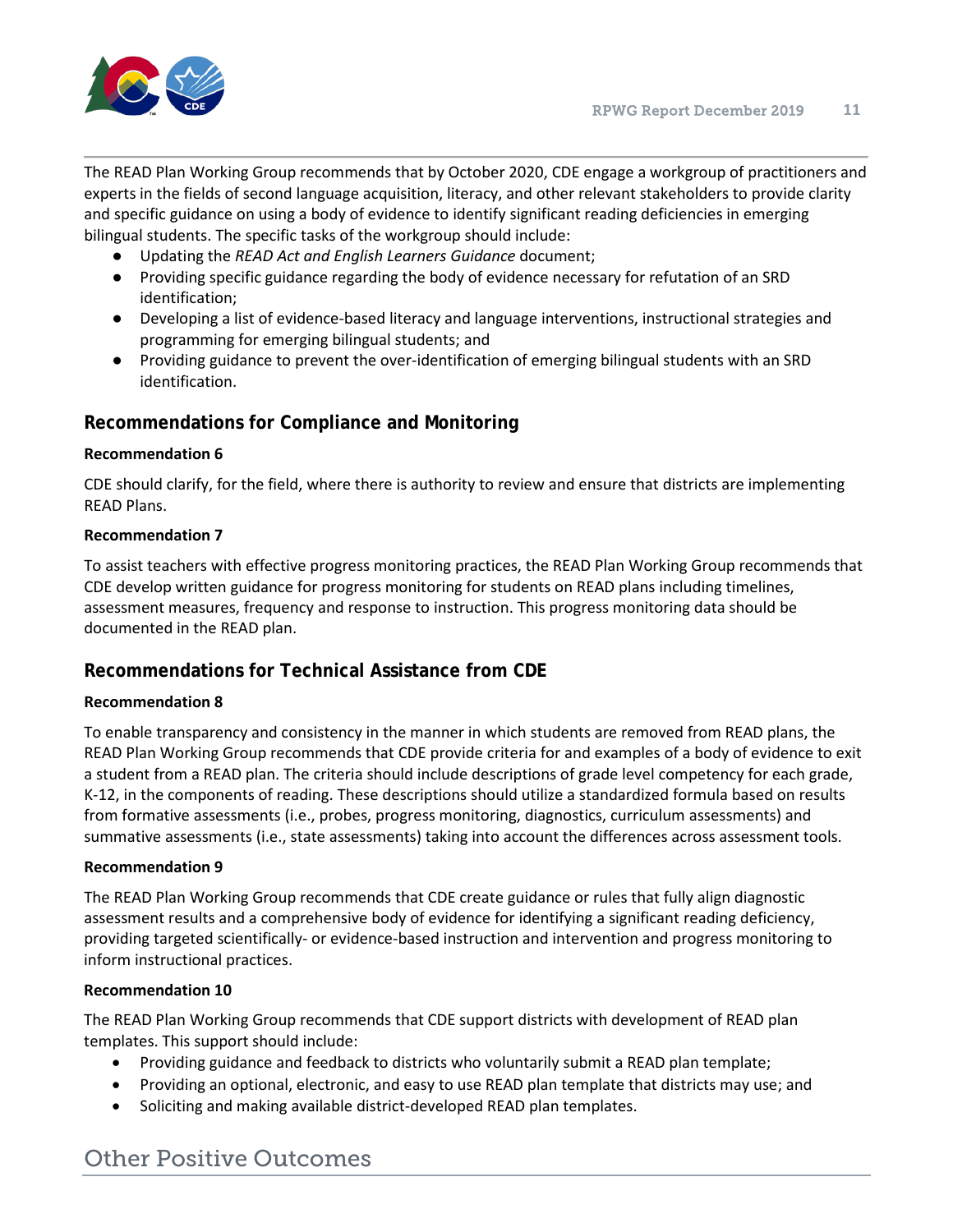

The work of the RPWG has accomplished much more than simply the recommendations described above. The group's efforts helped to catalyze a range of unanticipated, positive changes throughout the year. For example, the collaborative thinking of the RPWG has already led to enhanced guidance and resources for READ plan development. Specifically, CDE has developed webinars and training for School Readiness and READ Plans in fall of 2019, updated guidance for English language learners, and revised content on the CDE Literacy webpage.

The work of the RPWG has also led to increased CDE consultant support. Regional consultants are making efforts to increase presence in districts across the state and improve communication. CDE has increased professional development offered and coordinated support for Early Literacy Grant and Early Literacy Assessment Tool.

Lastly, the RPWG promoted the sharing of best practices and resources, created powerful new connections across other related statewide working groups and stakeholder groups, and created a deeper understanding of the role of CDE in this important work.

## Summary and Next Steps

The Colorado General Assembly initiated the RPWG for the purpose of improving the effectiveness of implementation and use of individual student READ plans. The RPWG, consisting of a broad spectrum of stakeholders, has put forth a series of recommendations to enable CDE, districts, schools, and teachers to better meet the needs of students with reading challenges. CDE is committed to working with the State Board of Education, legislators, district and school leaders, educators, and parents to respond to these recommendations so Colorado can realize better reading outcomes for all of its children.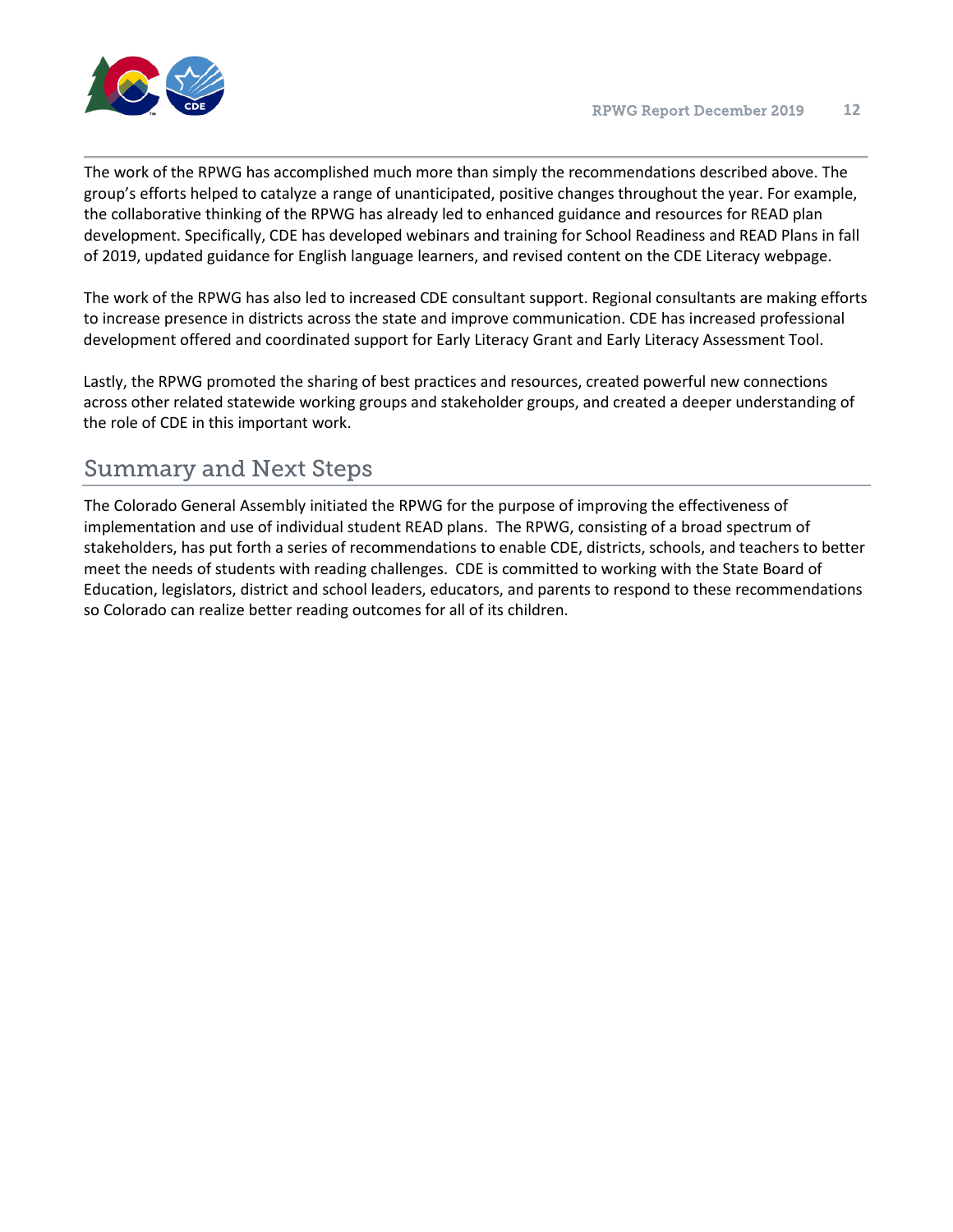

# Glossary of Terms and Acronyms

- CDE Colorado Department of Education
- ELD English Language Development
- IEP Individualized Education Plan
- RPWG READ Plan Working Group
- SRD Significant Reading Deficiency
- UIP Unified Improvement Plan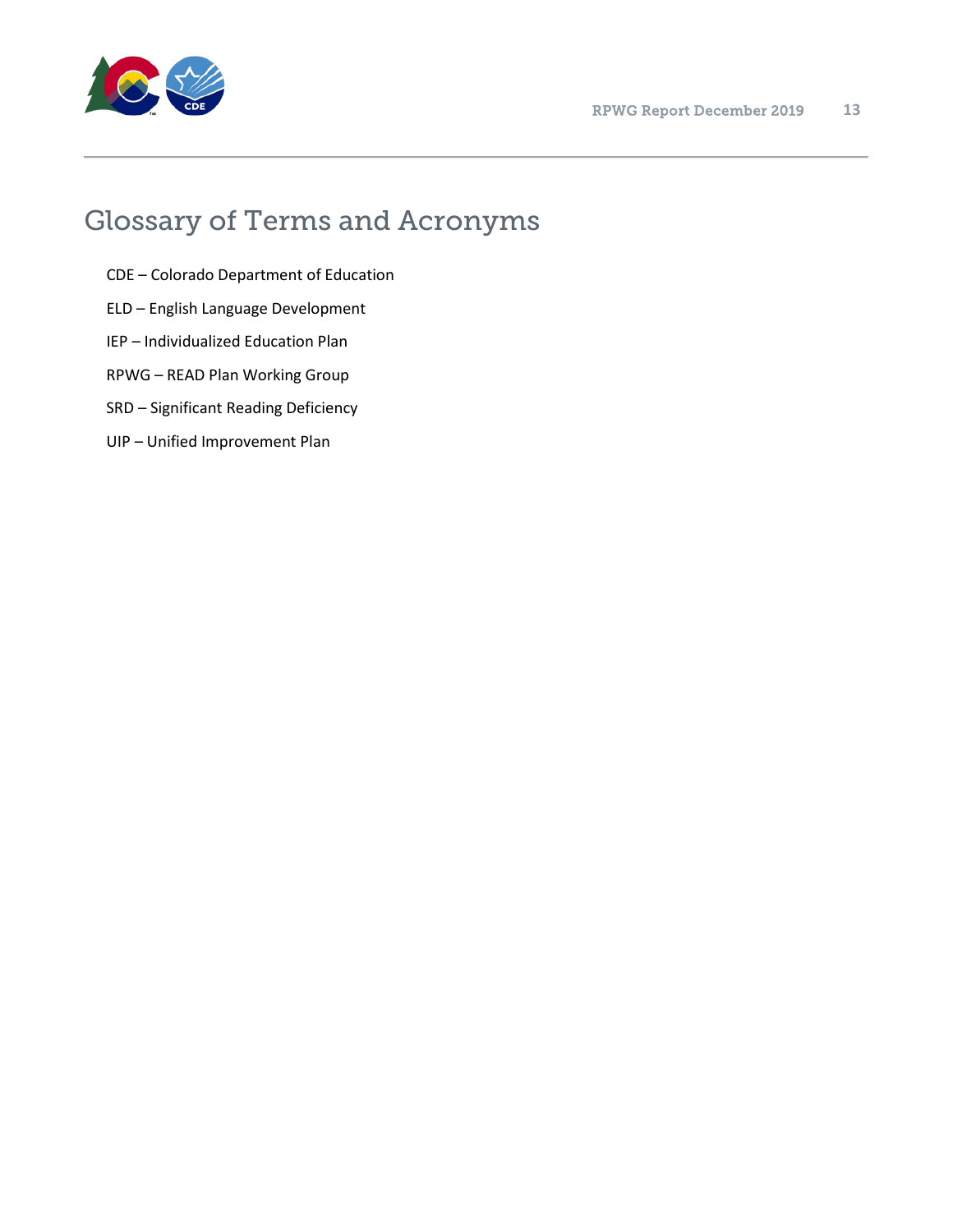

# Appendices

# Appendix A: Session Summary Links

Links to available meeting agendas, materials and summaries are listed below:

- Monday, November 26, 2018
	- o 11/26 [Agenda](https://www.cde.state.co.us/coloradoliteracy/1126agendaforreadplanworkgroup) | 11/26 [Materials](https://www.cde.state.co.us/coloradoliteracy/1126presentationppt) | [11/26 Meeting Summary](https://www.cde.state.co.us/coloradoliteracy/read-plan-work-group-meeting-summary112618)
- Friday, January 18, 2019
	- o 1/18 [Agenda](https://www.cde.state.co.us/coloradoliteracy/1126agendaforreadplanworkgroup) | 1/18 [Materials](https://www.cde.state.co.us/coloradoliteracy/1126presentationppt) | [1/18 Meeting Summary](https://www.cde.state.co.us/coloradoliteracy/jan2019rpwgmeetingsummary)
- Thursday, March 7, 2019;
	- o [3/7 Agenda](https://www.cde.state.co.us/coloradoliteracy/march2019rpwgmeetingagenda) | 3/7 [Materials](https://www.cde.state.co.us/coloradoliteracy/march2019rpwgmaterials) | [3/7 Meeting Summary](https://www.cde.state.co.us/coloradoliteracy/march2019rpwgmeetingsummary)
- Friday, May 3, 2019
	- o [5/3 Agenda](https://www.cde.state.co.us/coloradoliteracy/may2019rpwgmeetingagenda) | 5/3 [Materials](https://www.cde.state.co.us/coloradoliteracy/may2019rpwgmeetingmaterials) | [5/3 Meeting Summary](https://www.cde.state.co.us/coloradoliteracy/may2019-rpwg-meeting-summary)
- Monday, June 17, 2019
	- o [6/17 Agenda](https://www.cde.state.co.us/coloradoliteracy/june-17-2019-read-plan-working-group-agenda) | 6/17 Meeting Summary
- Monday, August 5, 2019
	- o [8/5 Agenda](https://www.cde.state.co.us/coloradoliteracy/august2019rpwgmeetingagenda) | [8/5 Materials](https://www.cde.state.co.us/coloradoliteracy/august2019rpwgmeetingpresentation) | [8/5 Meeting Summary](https://www.cde.state.co.us/coloradoliteracy/august2019rpwgmeetingsummary)

o

- Thursday, October 3, 2019; MindSpark Learning, 455 South Pierce Street, Lakewood, CO 80226
	- o [10/3 Agenda](http://www.cde.state.co.us/coloradoliteracy/rpwgmeetingagenda) | 10/3 Materials | [10/3 Meeting Summary](http://www.cde.state.co.us/coloradoliteracy/rpwgoctobermeetingsummary)
	- o
- VIRTUAL MEETING- Thursday, December 5, 2019
	- o [12/5 Meeting Summary](http://www.cde.state.co.us/coloradoliteracy/rpwgmeetingsummary)

Additional information of READ Plan Working Group meetings can be found at [https://www.cde.state.co.us/coloradoliteracy/readplanworkinggroup.](https://www.cde.state.co.us/coloradoliteracy/readplanworkinggroup)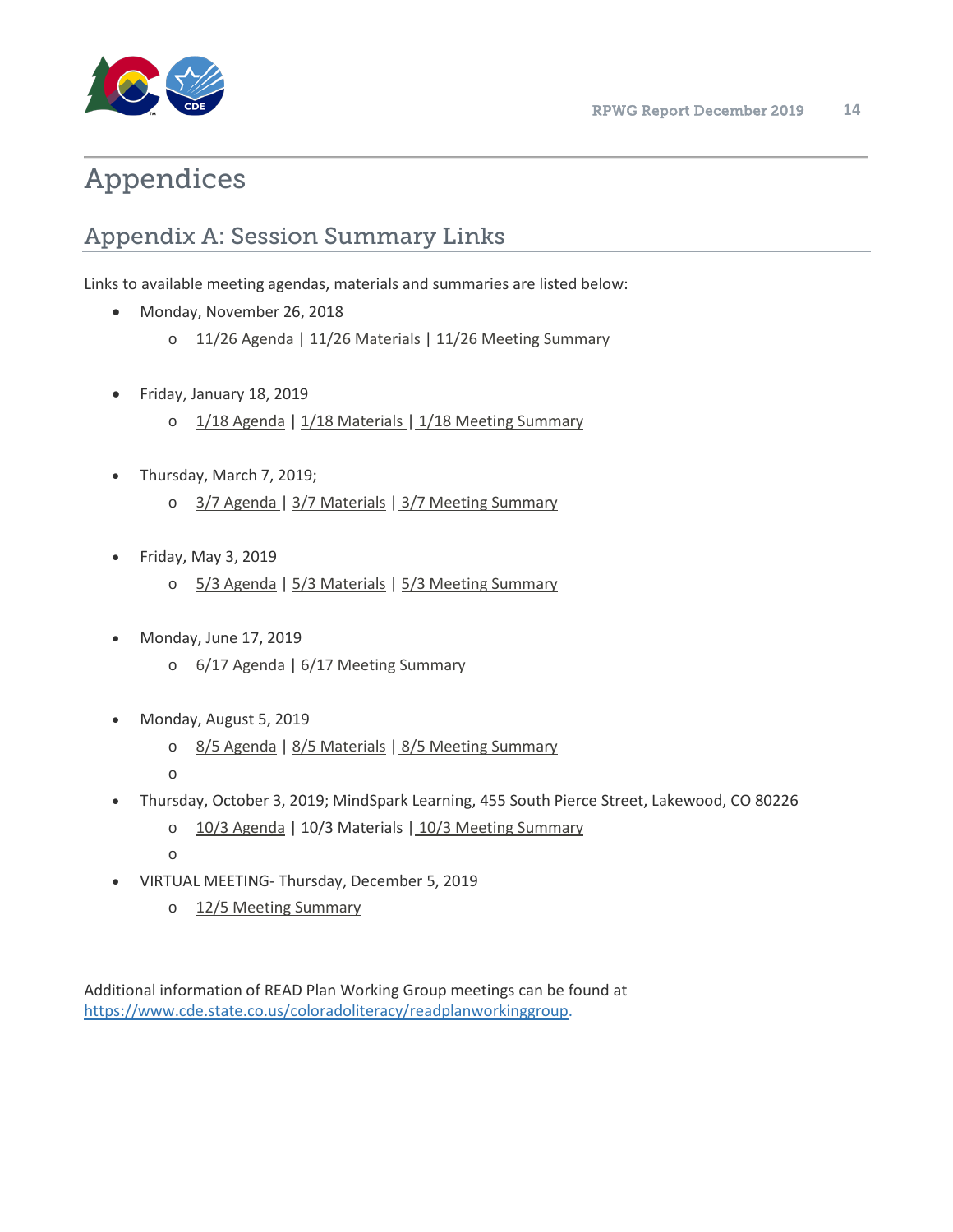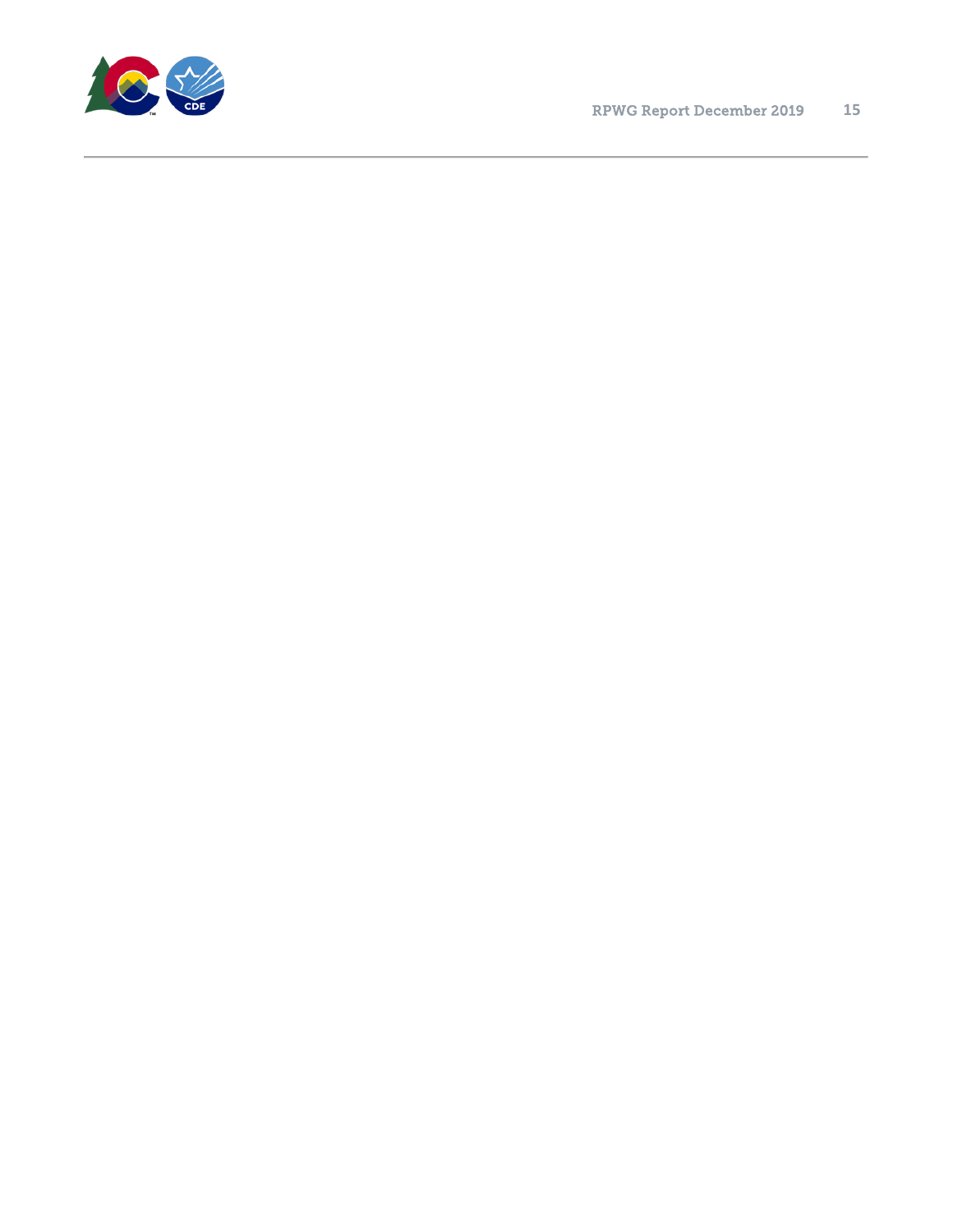# Appendix B: Stakeholder Survey Data: Responses to READ Plan Components

#### **Table 1: Required Components of READ Plans: Perceptions of Implementation**

| Requirement                                                                                                                                                                                                                                                                                 | <b>Very</b><br>strong | Somewhat<br>strong | <b>Moderate</b> | Somewhat<br>weak | <b>Very weak</b> |
|---------------------------------------------------------------------------------------------------------------------------------------------------------------------------------------------------------------------------------------------------------------------------------------------|-----------------------|--------------------|-----------------|------------------|------------------|
| The student's specific, diagnosed reading skill deficiencies (i.e., phonemic awareness,<br>phonics, oral reading fluency, vocabulary, and comprehension).                                                                                                                                   | 35.84%                | 30.38%             | 17.06%          | 7.51%            | 7.17%            |
| The additional reading instructional services and interventions the student will receive.                                                                                                                                                                                                   | 30.93%                | 26.80%             | 18.90%          | 9.97%            | 12.37%           |
| The goals and benchmarks for the student's growth.                                                                                                                                                                                                                                          | 28.08%                | 27.74%             | 21.92%          | 11.30%           | 9.59%            |
| The scientifically - or evidence-based reading instructional programming the teacher will<br>use.                                                                                                                                                                                           | 26.03%                | 21.92%             | 22.26%          | 11.64%           | 16.44%           |
| For a student identified with a significant reading deficiency who has a disability<br>impacting their reading skills, the intervention instruction and strategies can be<br>integrated into the student's individualized education program (IEP) in lieu of a READ<br>plan as appropriate. | 20.96%                | 17.87%             | 14.78%          | 5.84%            | 27.49%           |
| The manner in which the district will monitor and evaluate the student's progress.                                                                                                                                                                                                          | 20.62%                | 25.77%             | 23.71%          | 10.65%           | 15.81%           |
| The strategies the student's parent is encouraged to use.                                                                                                                                                                                                                                   | 14.09%                | 18.56%             | 25.43%          | 19.93%           | 20.62%           |
| With the approval of the student's parent, the district may provide to the student<br>mental health support from the school psychologist, school social worker, or school<br>counselor.                                                                                                     | 11.42%                | 8.30%              | 9.69%           | 9.69%            | 35.64%           |
| For a kindergartner identified with a significant reading deficiency, the student's READ<br>plan should be a component of the student's kindergarten school readiness plan.                                                                                                                 | 9.79%                 | 13.29%             | 13.29%          | 7.69%            | 12.24%           |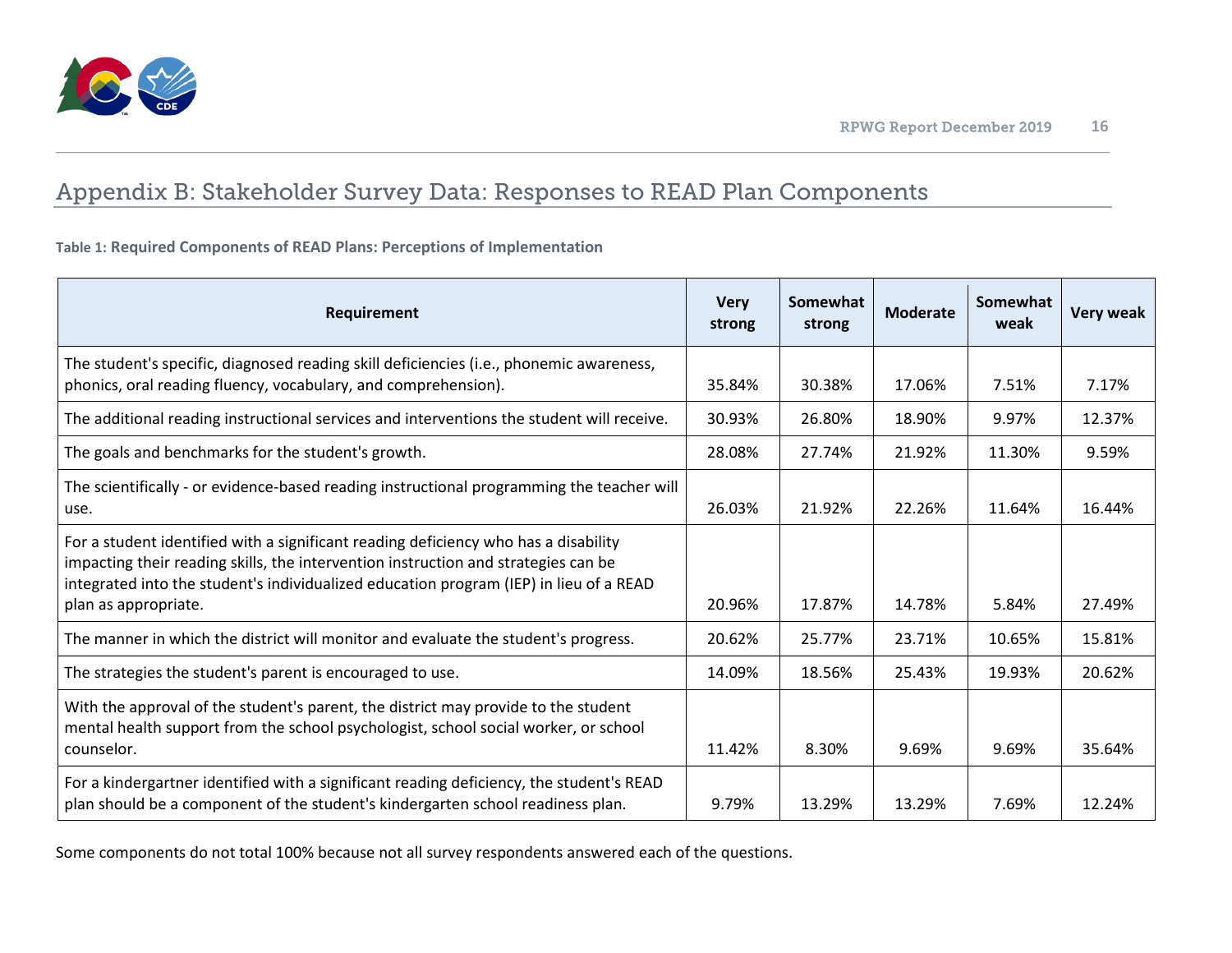

**Table 2: Required Components of READ Plans: Perceptions of Importance** 

| <b>Required Component of READ Plans</b>                                                                                                                                                                                                                                                  | <b>Very</b><br>important | Important | Somewhat<br>important | Not at all<br>important |
|------------------------------------------------------------------------------------------------------------------------------------------------------------------------------------------------------------------------------------------------------------------------------------------|--------------------------|-----------|-----------------------|-------------------------|
| For a student identified with a significant reading deficiency who has a disability impacting their<br>reading skills, the intervention instruction and strategies can be integrated into the student's<br>individualized education program (IEP) in lieu of a READ plan as appropriate. | 61.43%                   | 21.07%    | 6.79%                 | 3.93%                   |
| The additional reading instructional services and interventions the student will receive.                                                                                                                                                                                                | 54.61%                   | 30.85%    | 10.99%                | 2.48%                   |
| The student's specific, diagnosed reading skill deficiencies (i.e., phonemic awareness, phonics,<br>oral reading fluency, vocabulary, and comprehension).                                                                                                                                | 49.82%                   | 28.77%    | 15.79%                | 4.21%                   |
| The goals and benchmarks for the student's growth.                                                                                                                                                                                                                                       | 41.90%                   | 34.51%    | 17.25%                | 4.93%                   |
| With the approval of the student's parent, the district may provide to the student mental health<br>support from the school psychologist, school social worker, or school counselor.                                                                                                     | 41.22%                   | 26.16%    | 13.62%                | 2.15%                   |
| The strategies the student's parent is encouraged to use.                                                                                                                                                                                                                                | 40.49%                   | 32.75%    | 20.07%                | 4.58%                   |
| The scientifically- or evidence-based reading instructional programming the teacher will use.                                                                                                                                                                                            | 36.88%                   | 28.01%    | 23.40%                | 9.93%                   |
| The manner in which the district will monitor and evaluate the student's progress.                                                                                                                                                                                                       | 27.21%                   | 37.10%    | 24.73%                | 8.13%                   |
| For a kindergartner identified with a significant reading deficiency, the student's READ plan<br>should be a component of the student's kindergarten school readiness plan.                                                                                                              | 21.82%                   | 22.55%    | 13.45%                | 10.55%                  |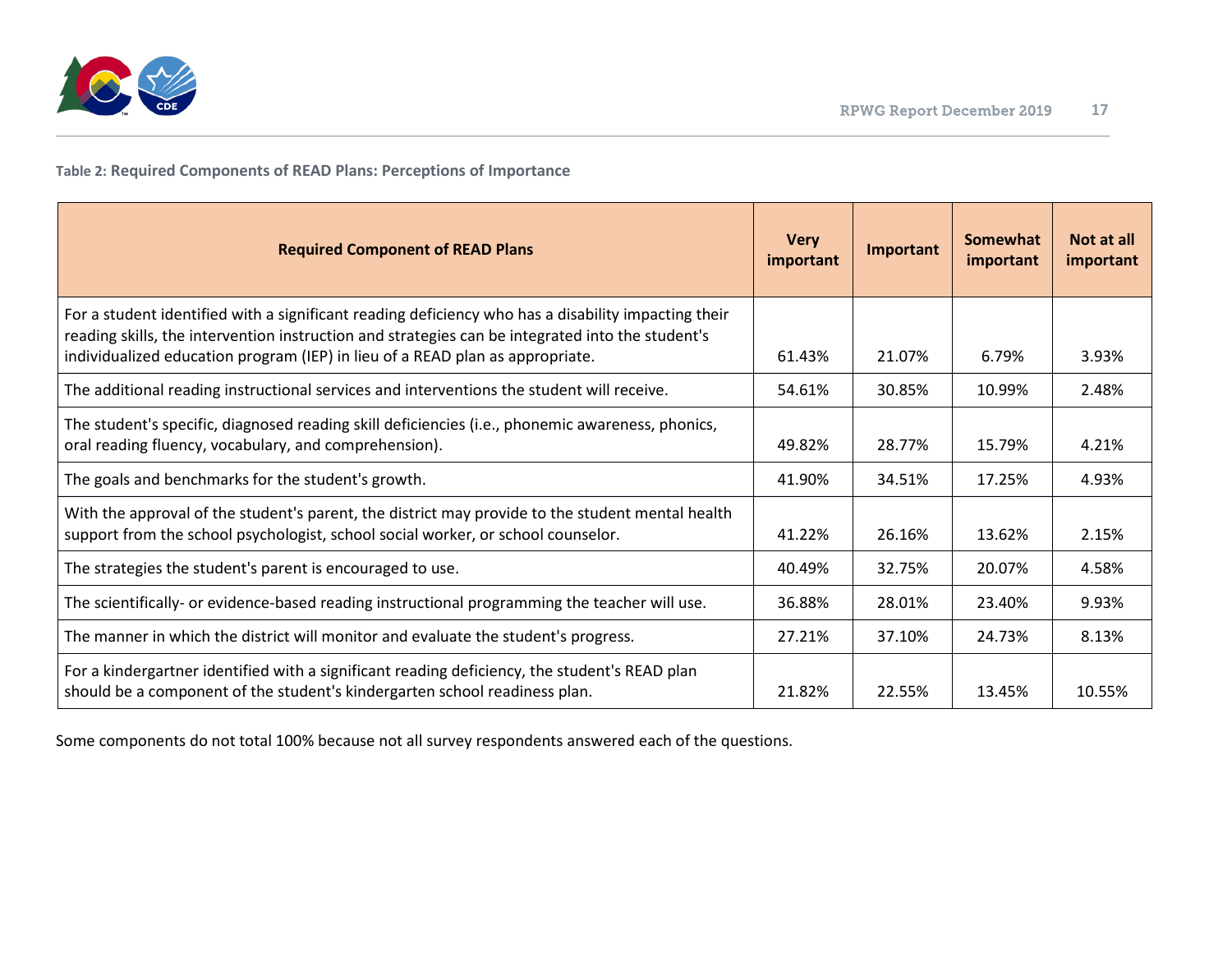

#### **Table 3: Required Ongoing Updates to READ Plans: Perceptions of Implementation**

| <b>Requirement</b>                                                                                                                                                                                                                    | <b>Very strong</b> | Somewhat<br>strong | <b>Moderate</b> | Somewhat<br>weak | <b>Very weak</b> |
|---------------------------------------------------------------------------------------------------------------------------------------------------------------------------------------------------------------------------------------|--------------------|--------------------|-----------------|------------------|------------------|
| The student's teacher shall review the student's READ plan at least annually and<br>update the READ plan as appropriate.                                                                                                              | 47.00%             | 25.09%             | 13.78%          | 8.13%            | 4.59%            |
| The READ plan should be implemented until the student demonstrates reading<br>competency, regardless of the student's grade level or whether the student was<br>enrolled with the district when the READ plan was originally created. | 38.16%             | 26.15%             | 17.67%          | 4.95%            | 8.83%            |
| If practicable, the student shall receive reading instruction from a teacher who is<br>identified as effective or highly effective and has expertise in teaching reading.                                                             | 30.04%             | 18.37%             | 15.90%          | 10.95%           | 18.02%           |
| Each local education provider shall ensure that a student's READ plan and any<br>supporting documentation are included in the student's permanent academic record<br>and are transferred if the student enrolls in another school.    | 29.43%             | 20.57%             | 15.25%          | 9.93%            | 12.06%           |
| The principal shall ensure that the student receives reading instruction in conjunction<br>with and supported through the other subjects.                                                                                             | 18.02%             | 16.25%             | 21.20%          | 11.31%           | 25.44%           |
| The student's teacher shall revise the student's READ plan to include additional, more<br>rigorous instruction and intervention, including increased daily time in school for<br>reading instruction.                                 | 16.67%             | 22.34%             | 19.50%          | 13.12%           | 22.34%           |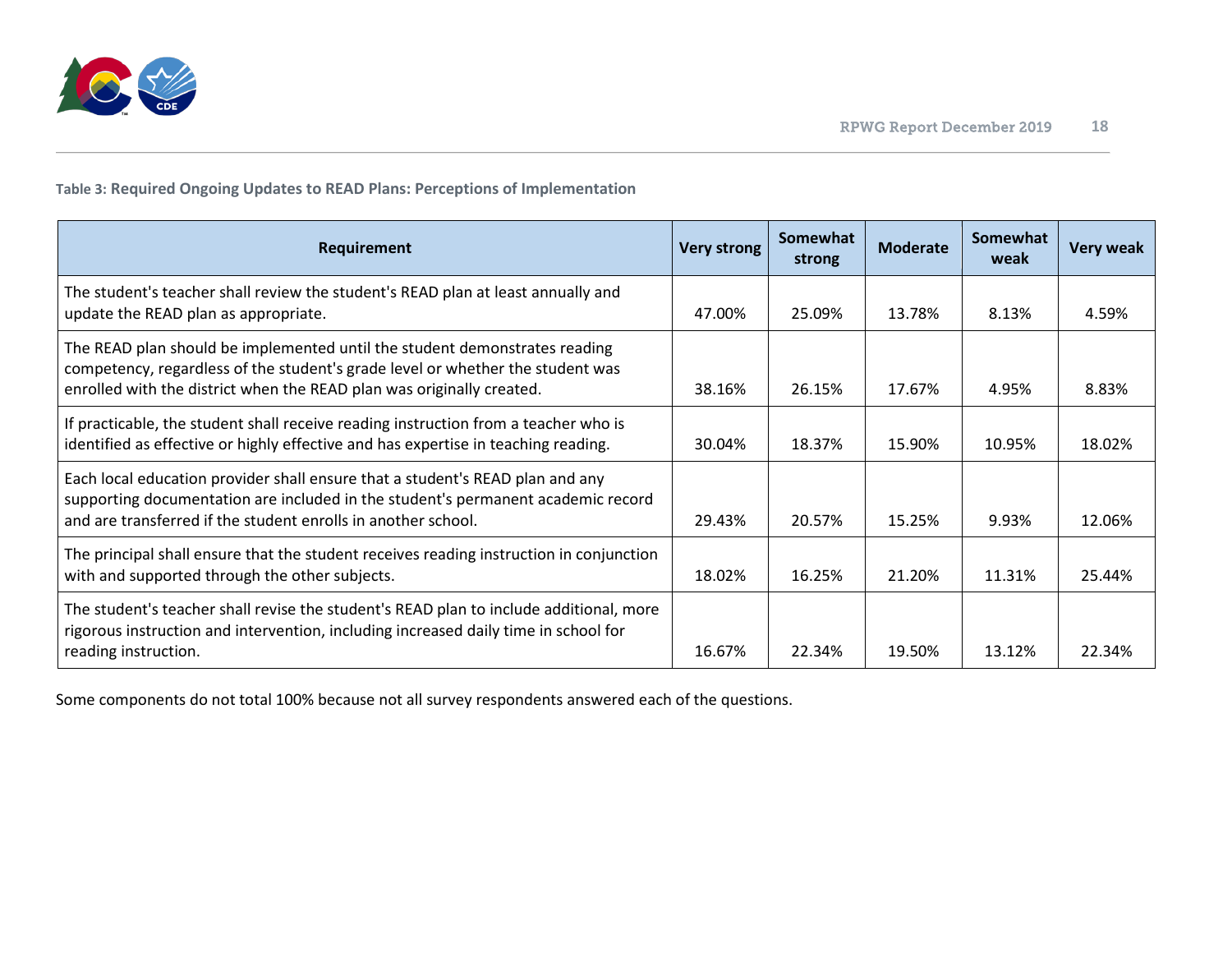

#### **Table 4: Required Ongoing Updates to READ Plans: Perceptions of Importance**

| <b>Requirement</b>                                                                                                                                                                                                                    | <b>Very</b><br>important | Important | <b>Somewhat</b><br>important | Not at all<br>important |
|---------------------------------------------------------------------------------------------------------------------------------------------------------------------------------------------------------------------------------------|--------------------------|-----------|------------------------------|-------------------------|
| If practicable, the student shall receive reading instruction from a teacher who is<br>identified as effective or highly effective and has expertise in teaching reading.                                                             | 56.57%                   | 28.47%    | 8.76%                        | 2.92%                   |
| Each local education provider shall ensure that a student's READ plan and any<br>supporting documentation are included in the student's permanent academic record<br>and are transferred if the student enrolls in another school.    | 48.54%                   | 33.94%    | 10.95%                       | 2.92%                   |
| The student's teacher shall review the student's READ plan at least annually and<br>update the READ plan as appropriate.                                                                                                              | 41.09%                   | 37.82%    | 14.55%                       | 4.36%                   |
| The student's teacher shall revise the student's READ plan to include additional, more<br>rigorous instruction and intervention, including increased daily time in school for<br>reading instruction.                                 | 35.53%                   | 38.46%    | 15.38%                       | 6.23%                   |
| The principal shall ensure that the student receives reading instruction in conjunction<br>with and supported through the other subjects.                                                                                             | 35.40%                   | 34.31%    | 20.44%                       | 5.47%                   |
| The READ plan should be implemented until the student demonstrates reading<br>competency, regardless of the student's grade level or whether the student was<br>enrolled with the district when the READ plan was originally created. | 32.73%                   | 35.27%    | 22.18%                       | 7.27%                   |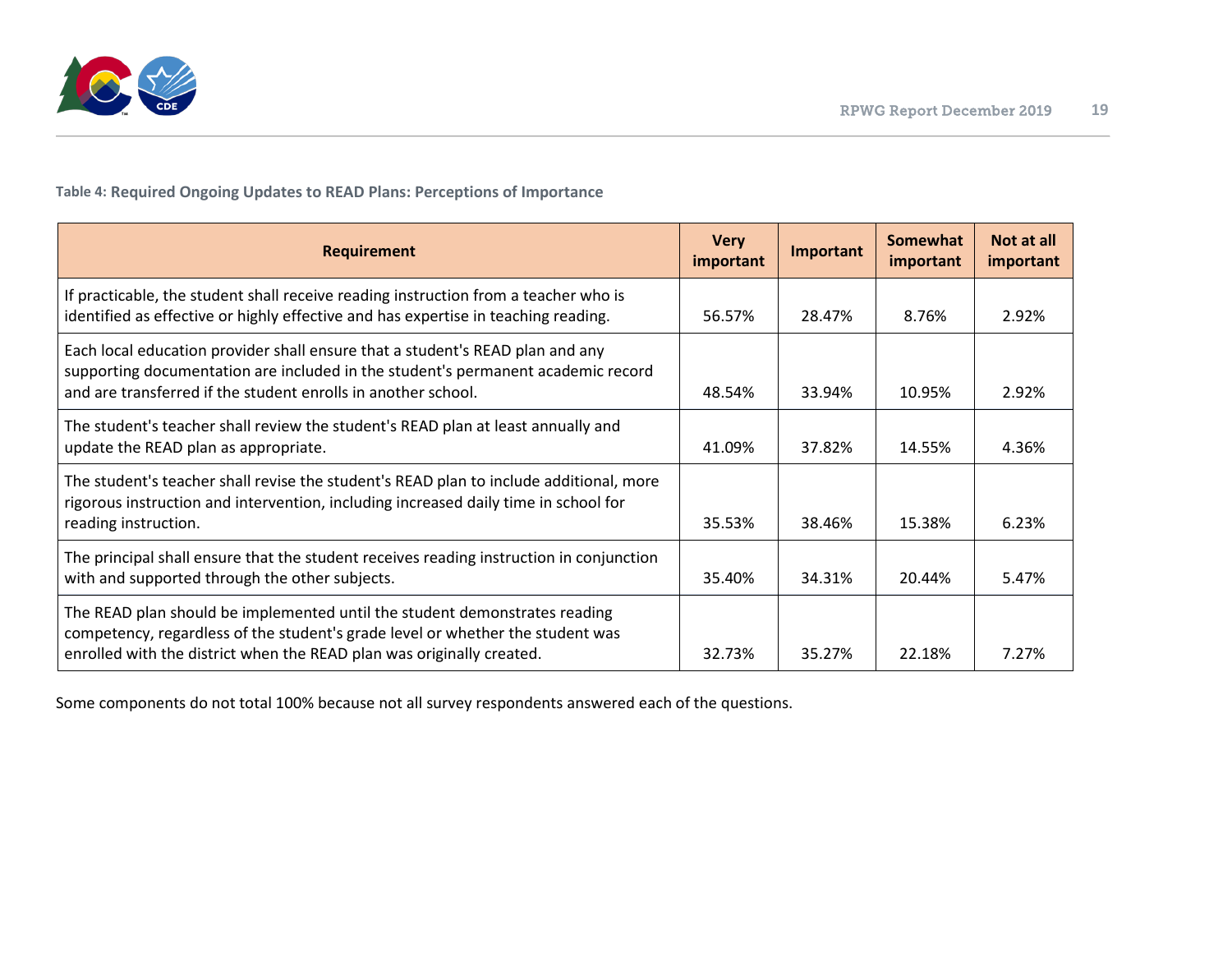

#### **Table 5: Requirements for Parent Involvement: Perceptions of Implementation**

| Requirement                                                                                                                                                                                                                                                                                                                                    | <b>Very strong</b> | Somewhat<br>strong | <b>Moderate</b> | Somewhat<br>weak | <b>Very weak</b> |
|------------------------------------------------------------------------------------------------------------------------------------------------------------------------------------------------------------------------------------------------------------------------------------------------------------------------------------------------|--------------------|--------------------|-----------------|------------------|------------------|
| At a parent's request, the teacher and any other skilled school<br>professionals shall meet with the parent to provide a verbal explanation of<br>the elements of the READ plan.                                                                                                                                                               | 43.73%             | 20.79%             | 14.70%          | 5.38%            | 5.73%            |
| To the extent practicable, the teacher shall communicate with the parent<br>in a language the parent understands.                                                                                                                                                                                                                              | 40.86%             | 24.01%             | 16.13%          | 5.73%            | 6.09%            |
| The nature of the student's significant reading deficiency, including a clear<br>explanation of what the significant reading deficiency is and how the<br>teacher identified the deficiency.                                                                                                                                                   | 31.90%             | 28.32%             | 17.92%          | 10.75%           | 8.24%            |
| Under state law, the student qualifies for and the district is required to<br>provide targeted, scientifically- or evidence-based interventions.                                                                                                                                                                                               | 31.65%             | 26.62%             | 24.10%          | 6.83%            | 9.71%            |
| The student's READ plan will include targeted, scientifically- or evidence-<br>based intervention instruction.                                                                                                                                                                                                                                 | 31.29%             | 30.94%             | 19.42%          | 8.27%            | 9.35%            |
| The district shall ensure that the parent of each student who has a READ<br>plan receives ongoing, regular updates from the student's teacher. The<br>student's teacher is encouraged to communicate with the parent<br>concerning the parent's progress in implementing the home reading<br>strategies identified in the student's READ plan. | 20.07%             | 25.45%             | 24.73%          | 15.05%           | 13.26%           |
| The parent plays a central role and is strongly encouraged to work with the<br>teacher in implementing the READ plan.                                                                                                                                                                                                                          | 15.77%             | 14.70%             | 25.81%          | 19.00%           | 22.94%           |